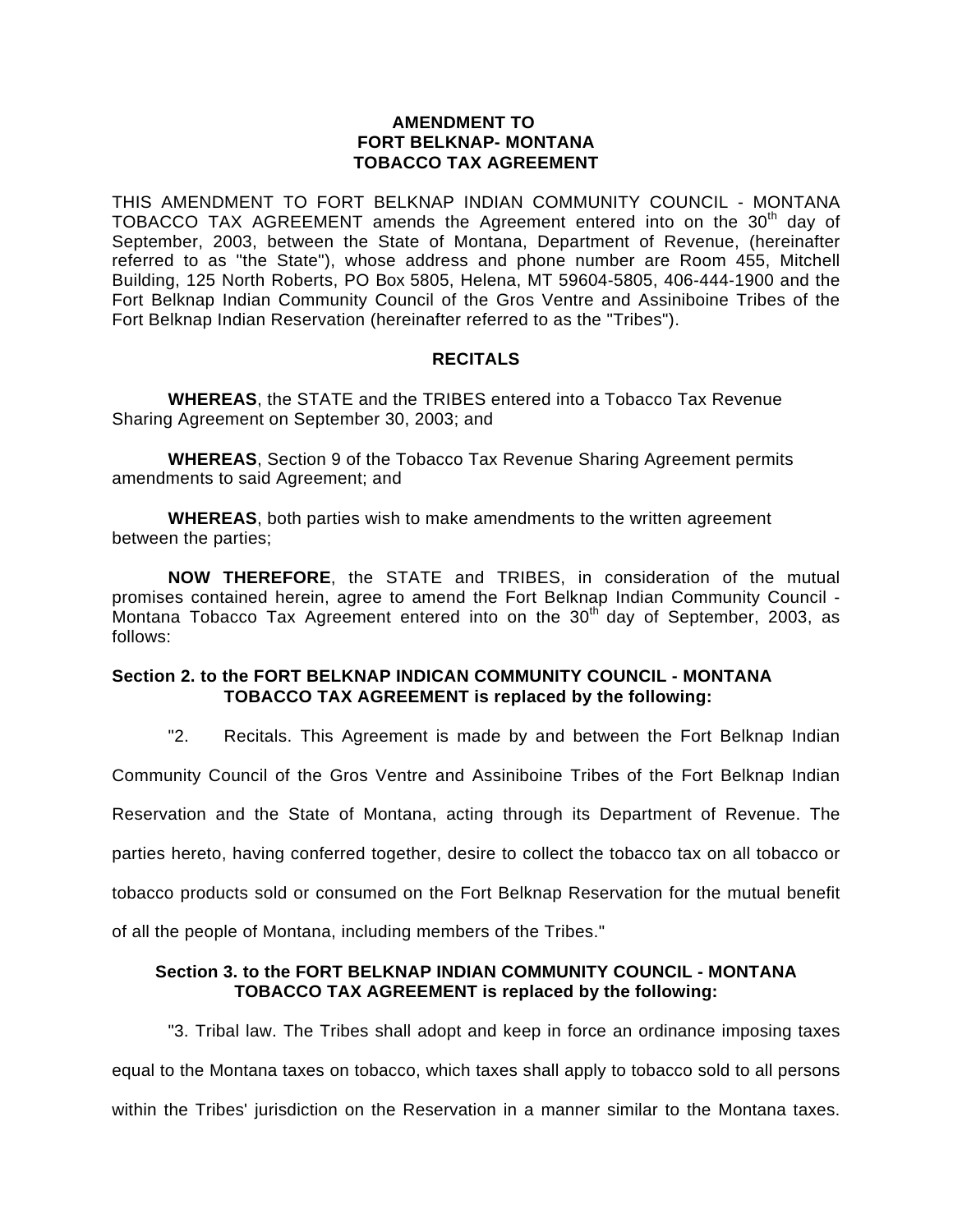The Tribes shall supply the State with a current copy of the ordinance as it may be amended from time to time, within sixty (60) days of the enactment or amendment of the ordinance. Within sixty (60) days of notification by the State pursuant to Section 4 of this Agreement, the Tribes shall amend the tribal ordinance to reflect taxes equal to the State taxes on tobacco. The amended ordinance shall be effective on the effective date of the amended state law. "

# **Section 5.a. to the FORT BELKNAP INDIAN COMMUNITY COUNCIL - MONTANA TOBACCO TAX AGREEMENT is replaced by the following:**

 "a. For each calendar quarter, the Tribes shall receive an amount of tobacco taxes pre-collected for tobacco sales on the Fort Belknap Reservation, which approximates the sales to enrolled Gros Ventre and Assiniboine tribal members living on the Fort Belknap Reservation. The amount of tobacco taxes that the Tribes receive shall be determined by multiplying 150 percent of the Montana per capita tobacco tax collected for the calendar quarter, times the total number of enrolled Gros Ventre and Assiniboine tribal members living on the Fort Belknap Reservation.

 The total number of enrolled Gros Ventre and Assiniboine tribal members living on the Fort Belknap Reservation shall be determined by using the Gros Ventre and Assiniboine tribal enrollment population, as set forth in the membership requirements of the Constitution of the Fort Belknap Indian Community of the Fort Belknap Reservation necessary to determine place of residence. The Tribes shall certify to the State by March 31<sup>St</sup> of each year the number of enrolled Gros Ventre and Assiniboine tribal members living on the Fort Belknap Reservation as of January 1 of each calendar year. In the event that the Tribes do not issue a recertification, the State may use the previous year's certification. The Tribes authorize the State to review the enrollment records maintained by the Gros Ventre and Assiniboine Tribes and any other information the Tribes use to determine the enrolled tribal members living on the Reservation should the State wish to conduct an audit as provided in Section 7 of this Agreement.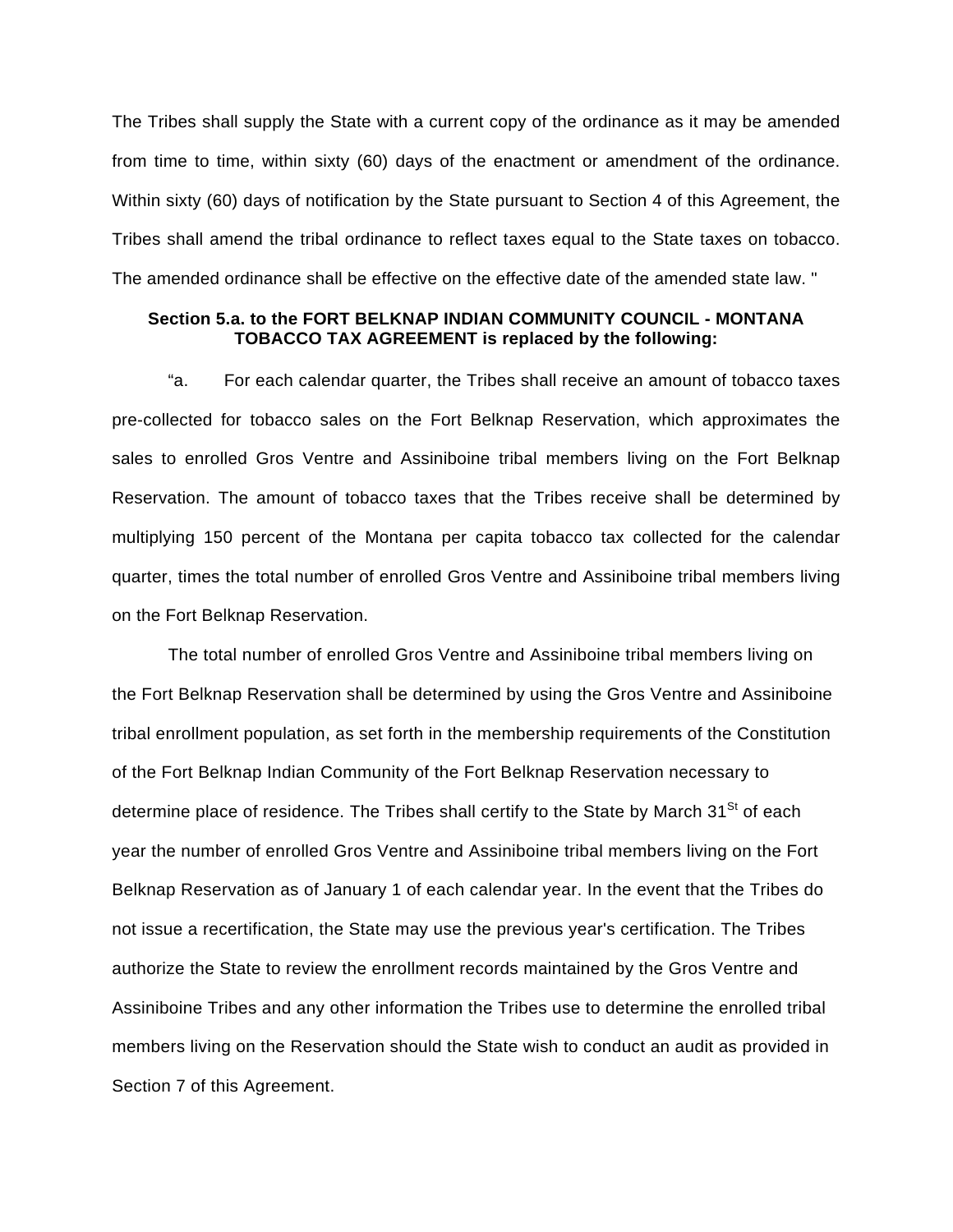The Montana per capita tobacco tax is based on the net sum of tobacco taxes in all funds into which cigarette and tobacco taxes are deposited, subsequent to the deduction or addition of refunds, credits, and corrections. Notwithstanding the foregoing, the Parties mutually agree that the total number of enrolled Gros Ventre and Assiniboine tribal members living on the Fort Belknap Reservation for the 2005 calendar year will be 2,682 until the Tribes certify a different number for calendar year 2005. If there is a different number certified by the Tribes, the State will adjust the payment to the Tribes for the enrollment change for the period starting April 1, 2005. If the process by which the Tribes determine to certify the number of tribal members living on the reservation is more reasonably reported at a date later than Mach 31 of each year, the State agrees to work with the Tribes to amend this Agreement to reflect such a change."

### **Section 5.b. of the FORT BELKNAP INDIAN COMMUNITY COUNCIL - MONTANA TOBACCO TAX AGREEMENT is replaced by the following:**

 "b. The State shall distribute the monies due to the Tribes under this Agreement no later than thirty (30) days from the end of each calendar quarter. The State shall include with each distribution a statement showing how the distribution was determined for that quarter. Distributions shall continue until the expiration or the termination of this Agreement as provided below or required by law. For the Purposes of this Agreement, a calendar quarter begins on January 1, April 1, July 1, and October 1 of each year. The State will remit the amount payable to the Tribes in the form of a warrant issued by the State of Montana payable to the Tribes and mailed to the President of the Council, unless the Tribes specify in writing that the State should remit payment in some other manner."

#### **Section 5.c. of the FORT BEKNAP INDIAN COMMUNITY COUNCIL - MONTANA TOBACCO TAX AGREEMENT is stricken in its entirety. Section 11. of the FORT BELKNAP INDIAN COMMUNITY COUNCIL - MONTANA TOBACCO TAX AGREEMENT is stricken in its entirety.**

**Section 13 of the FORT BELKNAP INDIAN COMMUNITY COUNCIL - MONTANA TOBACCO TAX AGREEMENT is changed as follows:**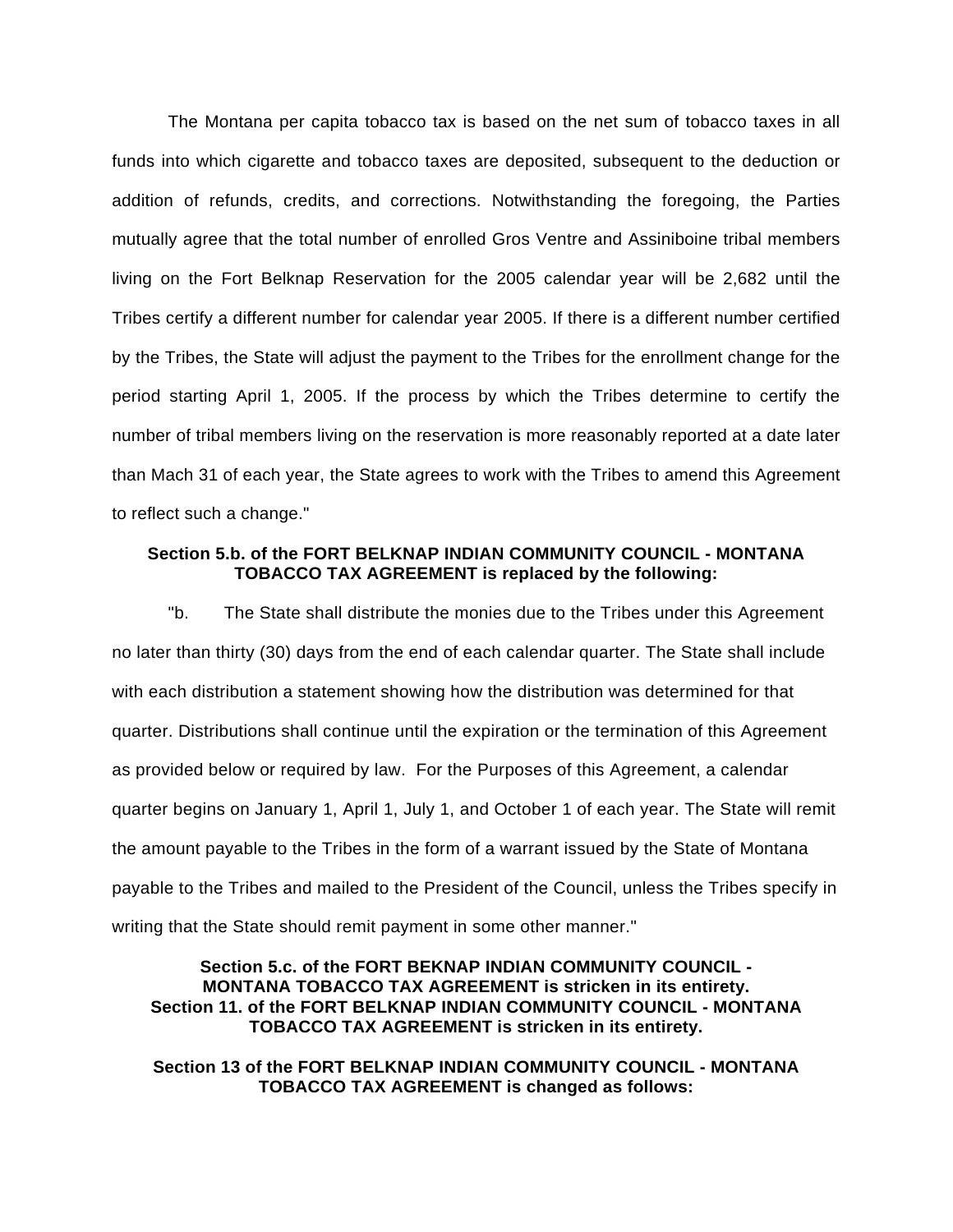"13. Notices. All notices and other communications required to be given under this Agreement by the Tribes and the State shall be deemed to have been duly given when delivered in person or posted by United States certified mail, return receipt requested, with postage prepaid, addressed as follows:

i. To the Tribes:

 President RR #1 Box 66 Harlem, MT 59255

ii. To the State:

Governor's Office P.O. Box 200801 State Capitol Helena, MT 59620-0801

With copies to:

Director of Revenue Montana Department of Revenue Room 455, Mitchell Building Helena, MT 59620

 Attorney General 215 North Sanders Helena, MT 59601-1401

As required by Section 9 of the Agreement, the Parties' signatures are set forth below.

Except as expressly amended hereby, all terms and conditions of the Agreement remain in

full force and effect.

DATED June  $1<sup>st</sup>$  2005.

**COUNCIL** 

STATE OF MONTANAFORT BELKNAP INDIAN COMMUNITY

/S/ BRIAN SCHWEITZER /S/ JULIA DONEY